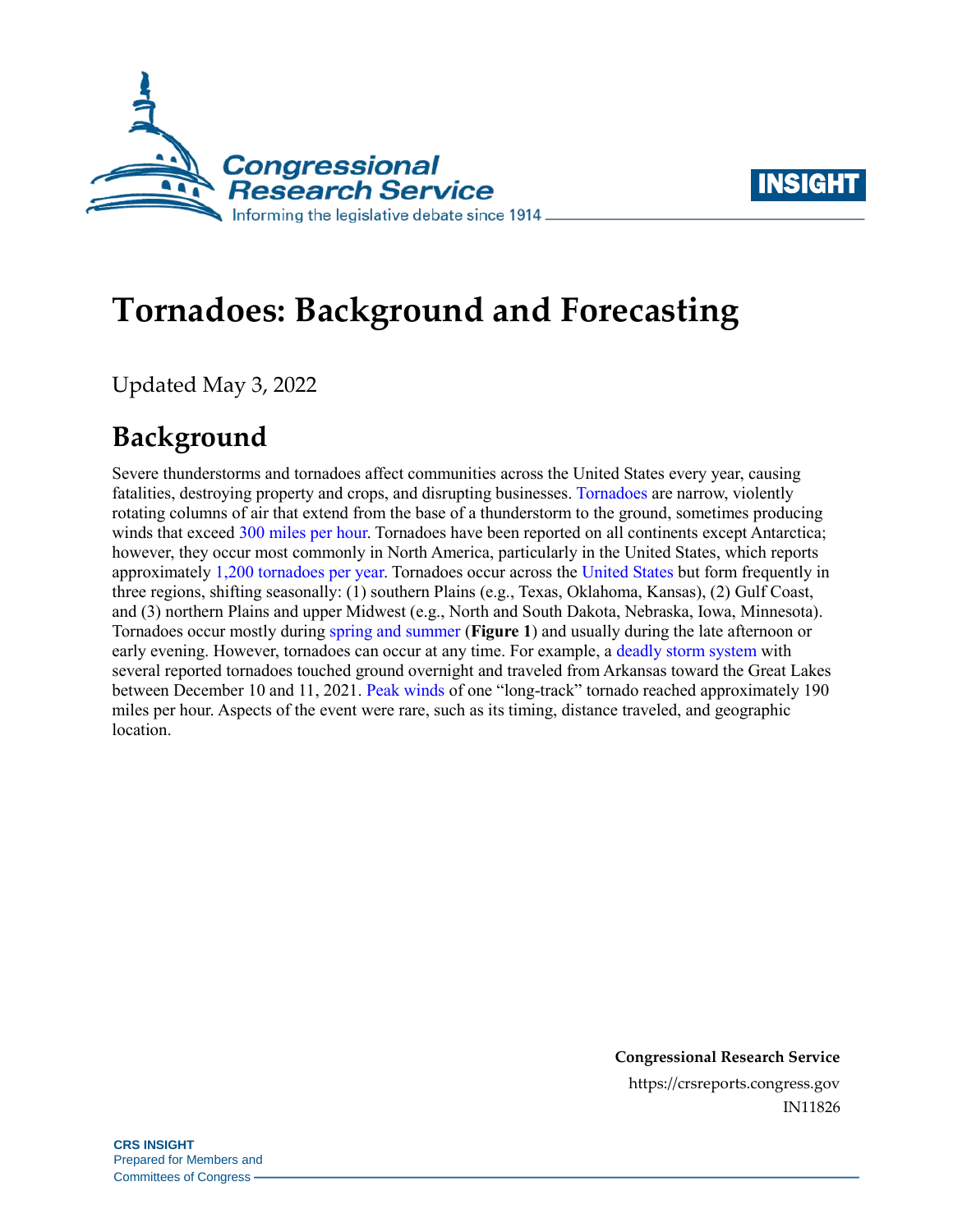<span id="page-1-0"></span>

**Figure 1. U.S. Tornadoes Daily Count and Running Annual Trend**

**Source:** National Oceanic and Atmospheric Administration (NOAA), Storm Prediction Center, "[Daily Counts and Annual](https://www.spc.noaa.gov/wcm/)  [Running Trend](https://www.spc.noaa.gov/wcm/)."

### **Classification**

<span id="page-1-1"></span>Experts estimate the strength or wind speed of a tornado by examining the damage it caused rather than by measuring actual wind speeds during an event. The Fujita, [or F-scale,](https://www.spc.noaa.gov/efscale/) estimation method, developed in 1971, was used for over three decades, but its limitations prompted the development and adoption of a new scale in 2007, called the enhanced F-scale, [or EF-scale](http://www.spc.noaa.gov/faq/tornado/index.html#f-scale3) (**[Table 1](#page-1-1)**). The EF-scale is intended to be a more robust and precise method of assessing a tornado's strength, and it uses 28 different types of damage indicators, such as building type, structures, and trees.

| <b>EF Number</b> | 3-Second Gust (mph) |  |  |
|------------------|---------------------|--|--|
| 0                | 65-85               |  |  |
|                  | 86-110              |  |  |
| $\overline{2}$   | $111 - 135$         |  |  |
| 3                | $136 - 165$         |  |  |
| 4                | 166-200             |  |  |
| 5                | Over 200            |  |  |

|  |  | <b>Table 1. Enhanced F-Scale</b> |  |
|--|--|----------------------------------|--|
|--|--|----------------------------------|--|

**Source:** NOAA, Storm Prediction Center, "[Enhanced F Scale for Tornado Damage](https://www.spc.noaa.gov/faq/tornado/ef-scale.html)."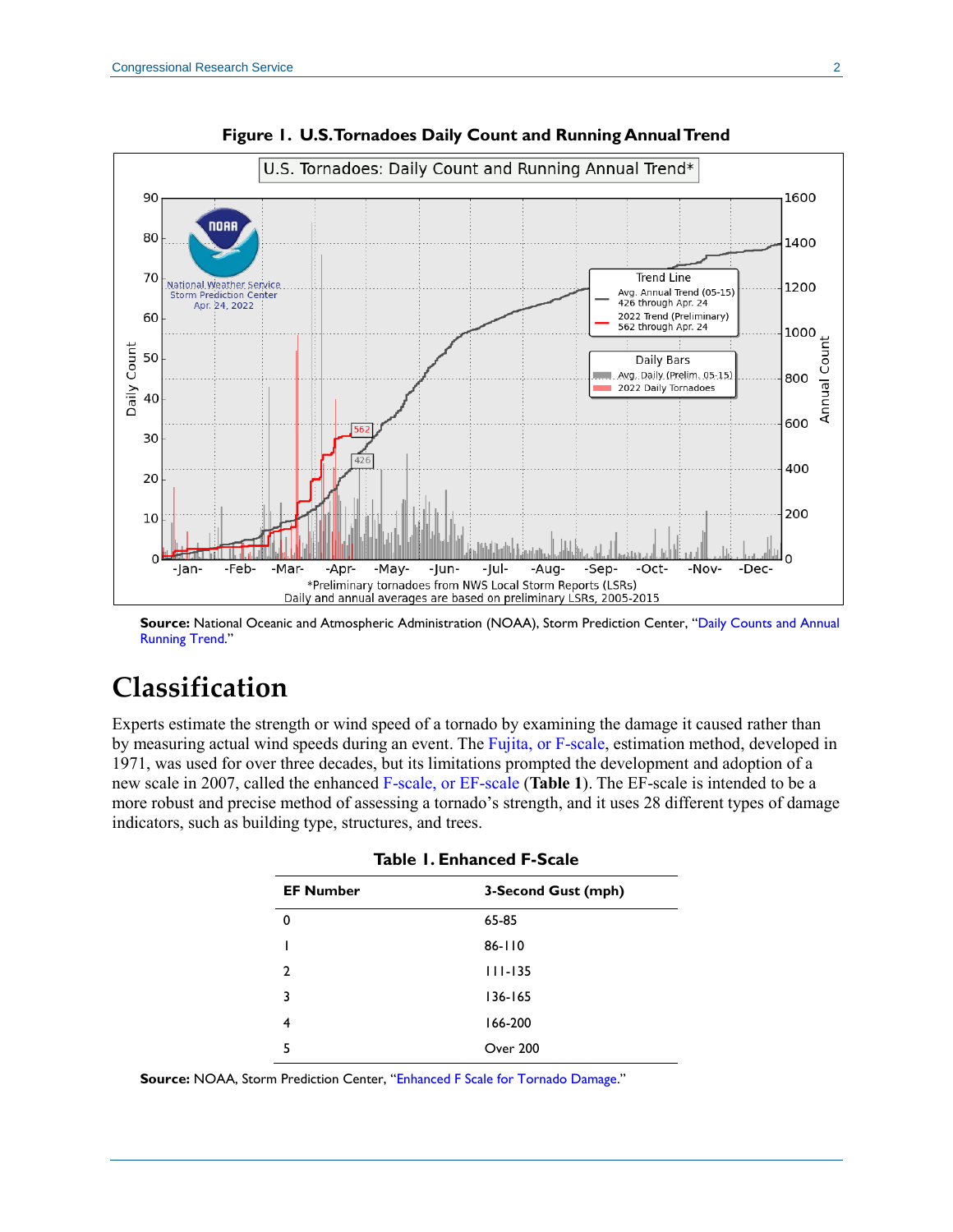**Notes:** Three-second gusts are estimated at the point of damage based on a judgment of 8 levels of damage to the EFscale's 28 indicators. These estimates vary with height and exposure. The 3-second gust is not equivalent to wind speeds measured in standard surface observations.

### **Forecasting, Detection, and Communication**

Exactly [how and why](https://www.nssl.noaa.gov/education/svrwx101/tornadoes/) tornadoes form is not completely understood. Tornado formation is believed to be dictated mainly by storm-scale conditions in and around rotating thunderstorms with well-defined circulation. The National Oceanic and Atmospheric Administration's (NOAA's) National Weather Service (NWS), at the discretion of the Secretary of Commerce, has statutory authority for weather forecasting and for issuing storm warnings [\(15 U.S.C. §313\)](https://uscode.house.gov/view.xhtml?req=(title:15%20section:313%20edition:prelim)%20OR%20(granuleid:USC-prelim-title15-section313)&f=treesort&edition=prelim&num=0&jumpTo=true), including tornado forecasting and warnings. NWS provides weather, water, and climate [forecasts and warnings](https://www.weather.gov/about/nws) for the United States, its territories, adjacent waters, and ocean areas. Several NOAA programs, including the [National Severe Storm](https://www.nssl.noaa.gov/research/tornadoes/)  [Laboratory,](https://www.nssl.noaa.gov/research/tornadoes/) also focus on research to improve observations, modeling, and instrument development, among other activities.

#### **Forecasting and Detection**

Severe thunderstorm and tornado forecasts are made by the NWS Storm Prediction Center (SPC) and by [local weather forecast offices](https://www.weather.gov/srh/nwsoffices) (WFOs). [SPC forecasters](https://www.nssl.noaa.gov/education/svrwx101/tornadoes/forecasting/) use [weather observations,](https://www.nssl.noaa.gov/tools/observation/) numerical weather prediction models, and ensemble forecasting (running several models at one time) to determine if atmospheric conditions, temperature, and wind flow patterns may lead to the formation of severe weather. SPC issues three-day forecasts [\(convective outlooks\)](https://www.spc.noaa.gov/misc/about.html) on a daily basis and [mesoscale discussions](https://www.spc.noaa.gov/misc/about.html) of severe thunderstorm potential for the next six hours, with an emphasis on the next one to three hours, as warranted.

If conditions favorable for either multiple tornadoes or a single intense tornado continue to develop, SPC issues [a tornado watch](https://www.spc.noaa.gov/misc/about.html) that typically lasts six to eight hours. Such watches alert the public, emergency managers, storm spotters, broadcast media, and local WFOs that conditions have become favorable for the development of tornadoes. SPC aims to issue watches at least two hours before the first tornado event.

Forecasters and storm spotters recognize certain storm [features f](https://www.nssl.noaa.gov/education/svrwx101/tornadoes/detection/)rom visual cues, such as the [rear-flank](https://www.nssl.noaa.gov/education/svrwx101/tornadoes/)  [downdraft,](https://www.nssl.noaa.gov/education/svrwx101/tornadoes/) and particular patterns in [Doppler radar](https://www.spc.noaa.gov/faq/tornado/doppler.htm) images, such as the *tornadic vortex signature* (a region of intense concentrated rotation). WFOs issue [tornado warnings](https://www.weather.gov/safety/tornado-ww) when a tornado has been sighted or indicated by weather radar. The warning contains specific language about areas at risk, time frames, specific hazards, recommended safety precautions for those at risk, and the WFO issuing the warning.

#### **Communication**

[Several methods](https://www.weather.gov/unr/Warning_Systems) exist to communicate warnings to the public, including outdoor warning sirens, local television and radio stations, cable television systems, cell phone applications, and NOAA Weather Radio All Hazards (NWR). NWS maintains and operates [NWR,](https://www.weather.gov/nwr/) a nationwide network of radio stations broadcasting continuous weather information directly from the nearest WFO 24 hours a day, 7 days a week. NWR works with the [Emergency Alert System,](https://www.ready.gov/alerts) an automated system that allows NWS warnings to be disseminated over broadcasters, satellite digital audio services, direct broadcast satellite providers, cable television systems, and wireless cable systems.

### **Considerations**

It is [not clear](https://www.spc.noaa.gov/faq/tornado/#History) whether the average number of tornadoes each year has changed over time, due to reporting issues, and if [climate](https://science2017.globalchange.gov/chapter/9/) change has, or may, impact tornado frequency or intensity overall or in certain